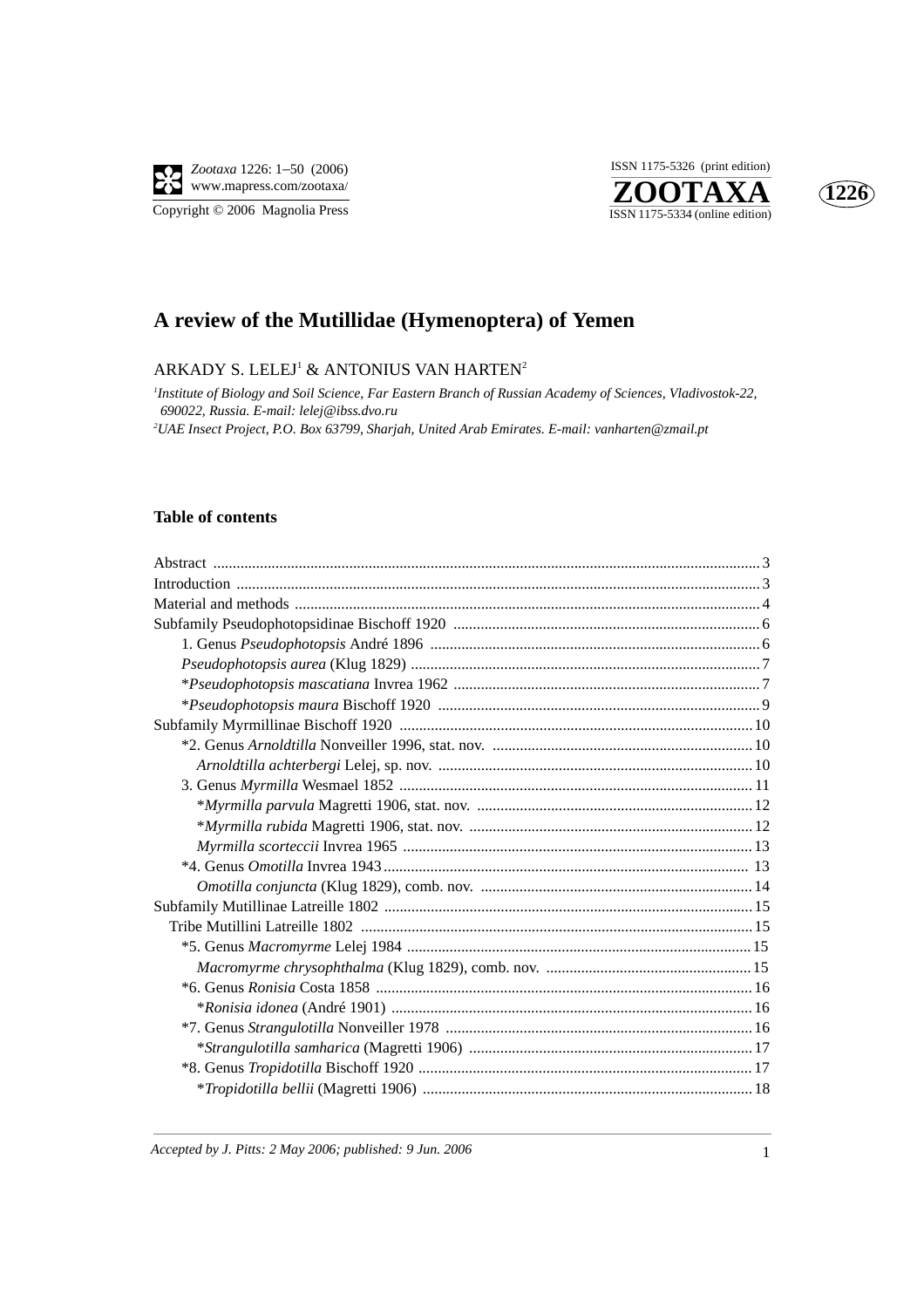| ZOOTAXA                           |                                     |  |
|-----------------------------------|-------------------------------------|--|
| $\langle 122\overline{6} \rangle$ |                                     |  |
|                                   |                                     |  |
|                                   |                                     |  |
|                                   |                                     |  |
|                                   |                                     |  |
|                                   |                                     |  |
|                                   |                                     |  |
|                                   |                                     |  |
|                                   |                                     |  |
|                                   |                                     |  |
|                                   |                                     |  |
|                                   |                                     |  |
|                                   |                                     |  |
|                                   |                                     |  |
|                                   |                                     |  |
|                                   |                                     |  |
|                                   |                                     |  |
|                                   |                                     |  |
|                                   |                                     |  |
|                                   |                                     |  |
|                                   |                                     |  |
|                                   |                                     |  |
|                                   |                                     |  |
|                                   |                                     |  |
|                                   |                                     |  |
|                                   |                                     |  |
|                                   |                                     |  |
|                                   |                                     |  |
|                                   |                                     |  |
|                                   |                                     |  |
|                                   |                                     |  |
|                                   |                                     |  |
|                                   |                                     |  |
|                                   | Key to the species of Vanhartenidia |  |
|                                   |                                     |  |
|                                   |                                     |  |
|                                   |                                     |  |
|                                   |                                     |  |
|                                   |                                     |  |
|                                   |                                     |  |
|                                   |                                     |  |
|                                   |                                     |  |
|                                   |                                     |  |
|                                   |                                     |  |
|                                   |                                     |  |
|                                   |                                     |  |

2 © 2006 Magnolia Press LELEJ & VAN HARTEN

**1226**